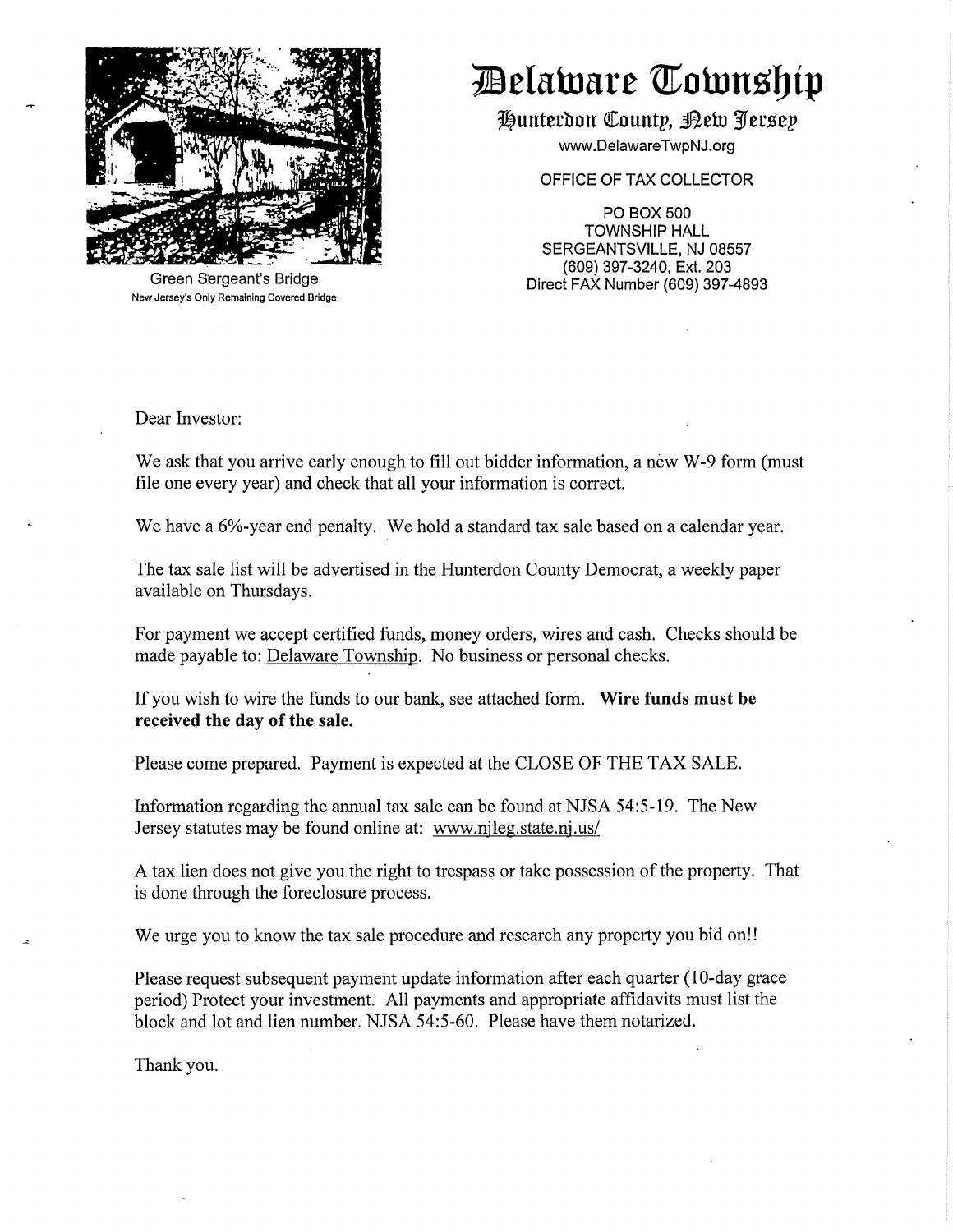## Form **W-9 Conserved Burger Request for Taxpayer** and Certification **Propertion of the propertion of the set of the set of the set of the set of the set of the set of the set of the set of the set of the set of the set of**

▶ Go to *www.irs.gov/FormW9* for instructions and the latest information.

| ∞<br>page<br>$\overline{5}$<br>Instructions<br>Print or type.<br>Specific<br>See | Check appropriate box for federal tax classification of the person whose name is entered on line 1. Check only one of the<br>з<br>following seven boxes.<br>$\Box$ S Corporation<br>$\Box$ C Corporation<br>Partnership<br>Trust/estate<br>Individual/sole proprietor or<br>single-member LLC<br>Limited liability company. Enter the tax classification (C=C corporation, S=S corporation, P=Partnership) $\blacktriangleright$<br>Note: Check the appropriate box in the line above for the tax classification of the single-member owner. Do not check<br>LLC if the LLC is classified as a single-member LLC that is disregarded from the owner unless the owner of the LLC is<br>another LLC that is not disregarded from the owner for U.S. federal tax purposes. Otherwise, a single-member LLC that<br>is disregarded from the owner should check the appropriate box for the tax classification of its owner.<br>Other (see instructions) ▶<br>5 Address (number, street, and apt. or suite no.) See instructions.<br>Requester's name and address (optional)<br>6 City, state, and ZIP code<br>7 List account number(s) here (optional) | 4 Exemptions (codes apply only to<br>certain entities, not individuals; see<br>instructions on page 3):<br>Exempt payee code (if any)<br>Exemption from FATCA reporting<br>code (if any)<br>(Applies to accounts maintained outside the U.S.) |
|----------------------------------------------------------------------------------|---------------------------------------------------------------------------------------------------------------------------------------------------------------------------------------------------------------------------------------------------------------------------------------------------------------------------------------------------------------------------------------------------------------------------------------------------------------------------------------------------------------------------------------------------------------------------------------------------------------------------------------------------------------------------------------------------------------------------------------------------------------------------------------------------------------------------------------------------------------------------------------------------------------------------------------------------------------------------------------------------------------------------------------------------------------------------------------------------------------------------------------------------|-----------------------------------------------------------------------------------------------------------------------------------------------------------------------------------------------------------------------------------------------|
|                                                                                  |                                                                                                                                                                                                                                                                                                                                                                                                                                                                                                                                                                                                                                                                                                                                                                                                                                                                                                                                                                                                                                                                                                                                                   |                                                                                                                                                                                                                                               |
| Part I                                                                           | <b>Taxpayer Identification Number (TIN)</b><br>Enter your TIN in the appropriate box. The TIN provided must match the name given on line 1 to avoid                                                                                                                                                                                                                                                                                                                                                                                                                                                                                                                                                                                                                                                                                                                                                                                                                                                                                                                                                                                               | Social security number                                                                                                                                                                                                                        |

| Enter your TIN in the appropriate box. The TIN provided must match the name given on line 1 to avoid      | <b>SUCIAL SECUTIVE HUILDER</b> |
|-----------------------------------------------------------------------------------------------------------|--------------------------------|
| backup withholding. For individuals, this is generally your social security number (SSN). However, for a  |                                |
| resident alien, sole proprietor, or disregarded entity, see the instructions for Part I, later. For other | -                              |
| entities, it is your employer identification number (EIN). If you do not have a number, see How to get a  |                                |
| TIN. later.                                                                                               |                                |
| Note: If the account is in more than one name, see the instructions for line 1. Also see What Name and    | Employer identification number |

**Note:** If the account is in more than one name, see the instructions for line 1. Also see What Name and Number To Give the Requester for guidelines on whose number to enter.

**1** Name (as shown on your income tax return). Name Is required on this line; do not leave this line blank.

#### **Certification**  Part II

Under penalties of perjury, I certify that:

- 1. The number shown on this form is my correct taxpayer identification number (or I am waiting for a number to be issued to me); and
- 2. I am not subject to backup withholding because: (a) I am exempt from backup withholding, or (b) I have not been notified by the Internal Revenue Service (IRS) that I am subject to backup withholding as a result of a failure to report all interest or dividends, or (c) the IRS has notified me that I am no longer subject to backup withholding; and
- 3. I am a U.S. citizen or other U.S. person (defined below); and
- 4. The FATCA code(s) entered on this form (if any) indicating that I am exempt from FATCA reporting is correct.

**Certification instructions.** You must cross out item 2 above if you have been notified by the IRS that you are currently subject to backup withholding because you have failed to report all interest and dividends on your tax return. For real estate transactions, item 2 does not apply. For mortgage interest paid, acquisition or abandonment of secured property, cancellation of debt, contributions to an individual retirement arrangement (IRA), and generally, payments other than interest and dividends, you are not required to sign the certification, but you must provide your correct TIN. See the instructions for Part 11, later.

| Sign | <b>Signature of</b>               |
|------|-----------------------------------|
| Here | U.S. person $\blacktriangleright$ |

#### **General Instructions**

Section references are to the Internal Revenue Code unless otherwise noted.

**Future developments.** For the latest information about developments related to Form W-9 and its instructions, such as legislation enacted after they were published, go to www.irs.gov/FormW9.

#### **Purpose of Form**

An individual or entity (Form W-9 requester) who is required to file an information return with the IRS must obtain your correct taxpayer identification number (TIN) which may be your social security number (SSN), individual taxpayer identification number (ITIN), adoption taxpayer identification number (ATIN), or employer identification number (EIN), to report on an information return the amount paid to you, or other amount reportable on an information return. Examples of information returns include, but are not limited to, the following.

• Form 1099-INT (interest earned or paid)

- Form 1099-DIV (dividends, including those from stocks or mutual funds)
- Form 1099-MISC (various types of income, prizes, awards, or gross proceeds)
- Form 1099-8 (stock or mutual fund sales and certain other transactions by brokers)
- Form 1099-S (proceeds from real estate transactions)

Date ►

- Form 1099-K (merchant card and third party network transactions)
- Form 1098 (home mortgage interest), 1098-E (student loan interest), 1098-T (tuition)
- Form 1099-C (canceled debt)
- Form 1099-A (acquisition or abandonment of secured property)
- Use Form W-9 only if you are a U.S. person (including a resident alien), to provide your correct TIN.

If you do not return Form W-9 to the requester with a TIN, you might be subject to backup withholding. See What is backup withholding, later.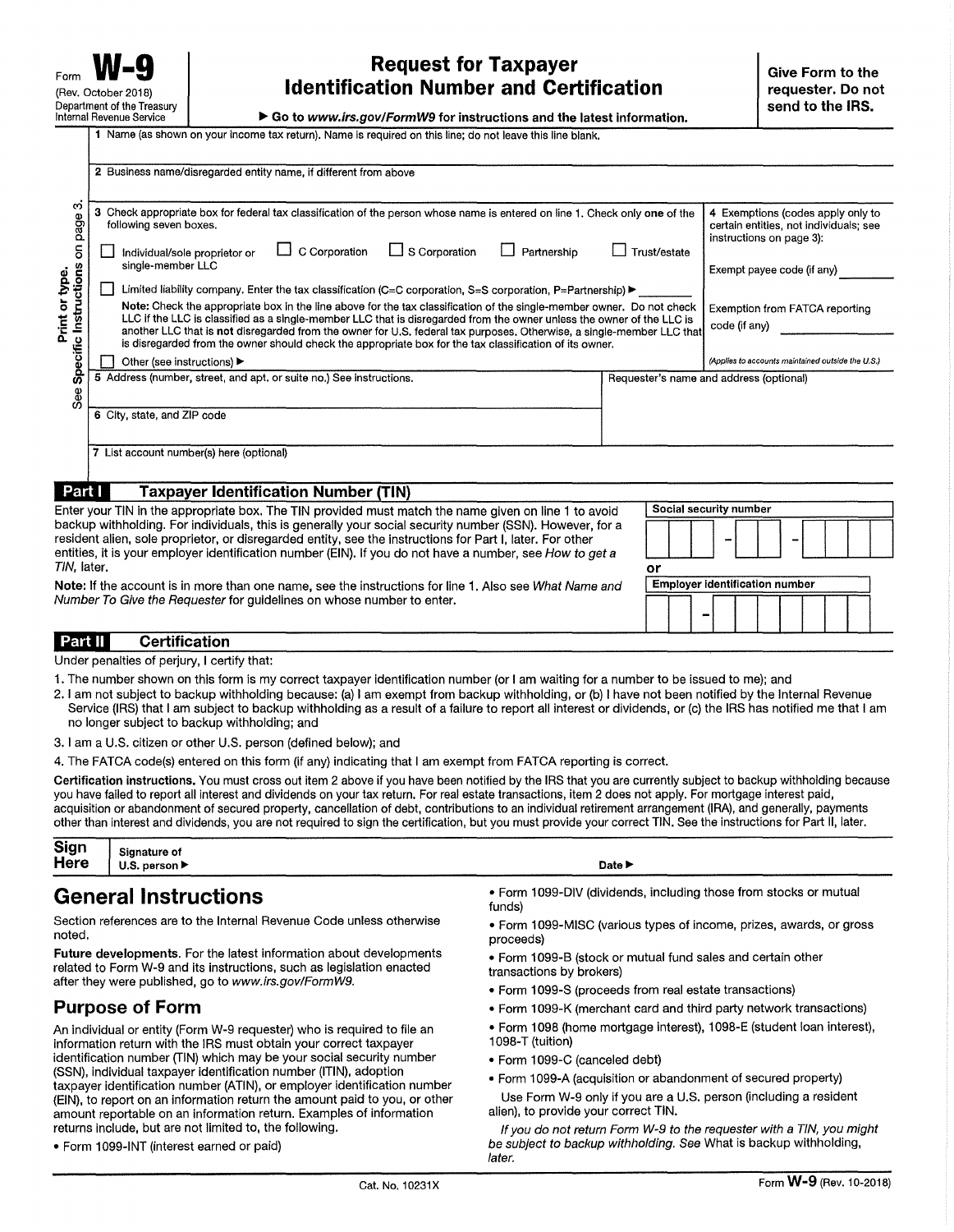# YOU MUST FILE A NEW W-9 EVERY YEAR.

 $\mathcal{L}_{\text{max}}$  and  $\mathcal{L}_{\text{max}}$  . The  $\mathcal{L}_{\text{max}}$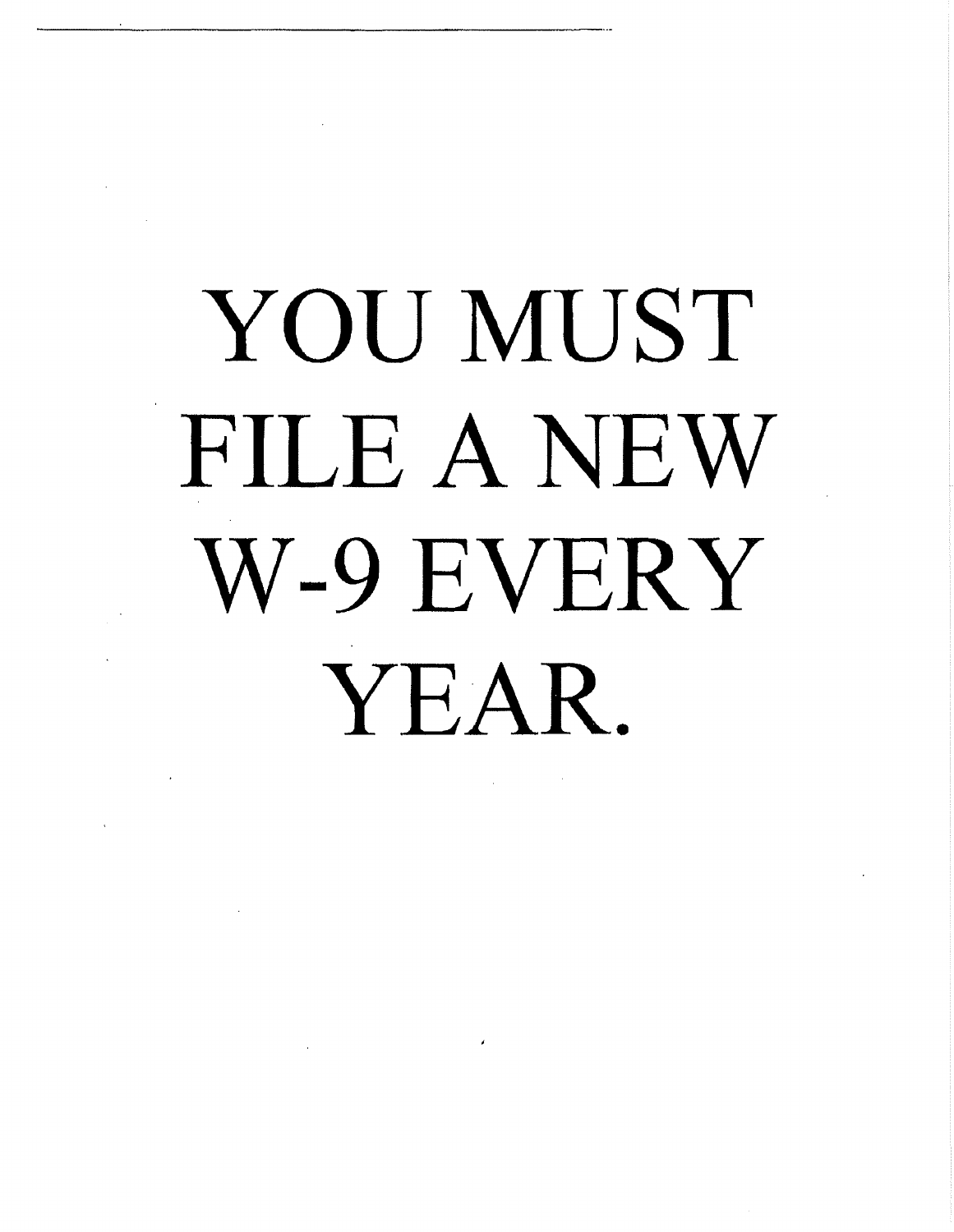## **DELA WARE TOWNSHIP**

## **TAX SALE WIRE TRANSFER INFORMATION AND BUYER'S CERTIFICATION**

- I. Name of Municipal Depository Bank:
- 2. Location of Branch:
- 3. ABA Routing # of Municipal Depository Account:
- 4. Municipal Depository Account Name:
- 5. Municipal Depository Account Number:

**Northfield Bank Ringoes, NJ 08551 226071457 Delaware Township Current Fund 6000009024** 

#### **TAX SALE BUYER'S CERTIFICATION**

| The undersigned, being and representing                                                                      | $\begin{tabular}{l} Name of Burger \\ \hline \end{tabular} \normalsize \begin{tabular}{p{0.8cm} \hline \hline \textbf{Name of Buyer} } \end{tabular} \normalsize \begin{tabular}{p{0.8cm} \hline \textbf{Name of Buyer} } \end{tabular} \normalsize \begin{tabular}{p{0.8cm} \hline \textbf{Name of Buyer} } \end{tabular} \normalsize \begin{tabular}{p{0.8cm} \hline \textbf{Name of Buyer} } \end{tabular} \normalsize \begin{tabular}{p{0.8cm} \hline \textbf{Name of Buyer} } \end{tabular} \normalsize \begin{tabular}{p{0.8cm$ |
|--------------------------------------------------------------------------------------------------------------|---------------------------------------------------------------------------------------------------------------------------------------------------------------------------------------------------------------------------------------------------------------------------------------------------------------------------------------------------------------------------------------------------------------------------------------------------------------------------------------------------------------------------------------|
| Purchase of tax liens on this, $\frac{a}{a}$ at $\frac{a}{a}$ , hereby                                       |                                                                                                                                                                                                                                                                                                                                                                                                                                                                                                                                       |
| Attests that a bank wire transfer from Name of Bank to the municipal                                         |                                                                                                                                                                                                                                                                                                                                                                                                                                                                                                                                       |
| Depository account detailed above in the amount of $\frac{1}{\pi}$ mount $\frac{1}{\pi}$ has been authorized |                                                                                                                                                                                                                                                                                                                                                                                                                                                                                                                                       |
| And issued under sequence (or transaction) number _______________. This certification                        |                                                                                                                                                                                                                                                                                                                                                                                                                                                                                                                                       |
| is attested to in recognition that any false statement made herein may subject the                           |                                                                                                                                                                                                                                                                                                                                                                                                                                                                                                                                       |
| undersigned to prosecution and penalty pursuant to 18 U.S.C. 1 et seq. and N.J.S.A                           |                                                                                                                                                                                                                                                                                                                                                                                                                                                                                                                                       |
| 2C:21, 27 and 28 et seq.                                                                                     |                                                                                                                                                                                                                                                                                                                                                                                                                                                                                                                                       |
| Name of Buyer:                                                                                               |                                                                                                                                                                                                                                                                                                                                                                                                                                                                                                                                       |
| Signature:                                                                                                   |                                                                                                                                                                                                                                                                                                                                                                                                                                                                                                                                       |
| <b>Business Address:</b>                                                                                     |                                                                                                                                                                                                                                                                                                                                                                                                                                                                                                                                       |
| Phone Number:                                                                                                |                                                                                                                                                                                                                                                                                                                                                                                                                                                                                                                                       |